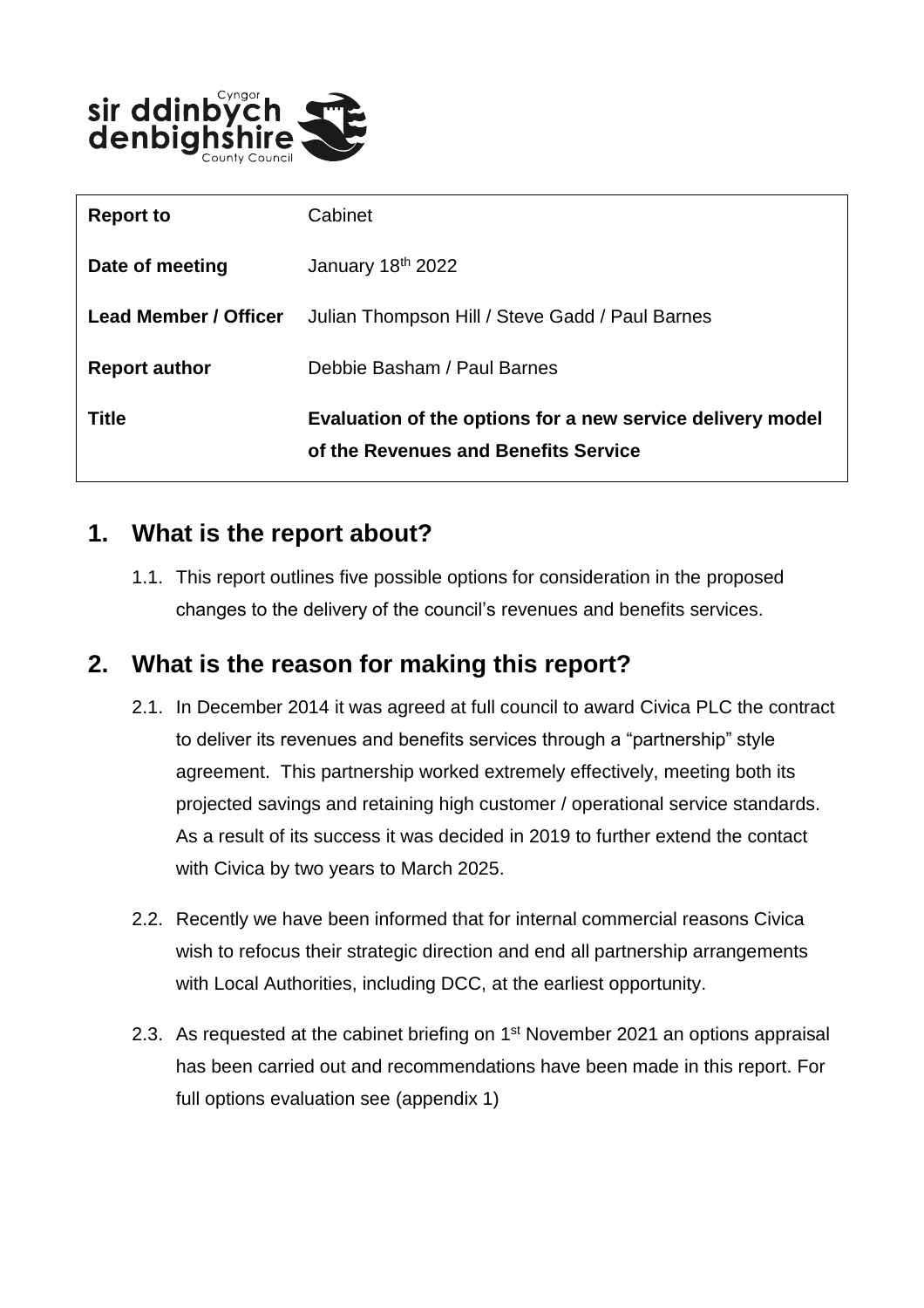# **3. What are the Recommendations?**

- 3.1.That Cabinet review and consider the options outlined and evaluated in this paper in relation to a new services delivery model for the revenues and benefits services.
- 3.2.To endorse the recommendations made by the project team allowing DCC officers, to have the authorisation to start negotiations and engagement with Civica and other parties, in order to progress the recommendation of bringing the revenues and benefits service back into DCC in an effective transformation with no adverse impact on service delivery and in an acceptable timeframe.

# **4. Report details**

4.1. After agreement by Cabinet to commission an options report, five options have been considered in terms of delivery cost and quality of service. The options are as follows: -

#### **Option 1: Do Nothing – Continue as is**

Do nothing – Continue with the contract as is until March 2025. Civica would continue as agreed in the contract extension delivering the revenues and benefits provision in line with the contract governance and delivering to the contractual KPIs.

#### **Option 2: Outsource to another private sector provider**

Go out to market, invite tenders from other BPO providers to continue the service. Soft marketing testing in this sector has revealed preliminary findings to show other large BPS providers are (as in the case of Civica) also uninterested in growing their BPS portfolio. Models available to work in partnership are less available in favour of an "on demand" style service which has been developed using short term intervention to alleviate back logs with additional contracted staff working the caseload.

### **Option 3: Contract with another local authority – North Wales or wider Civica partnerships**

Work with a local authority currently partnered with Civica – (Hull, East Kent South Worcester or Gloucester). All other partnerships have made the decision to take the service back in house. English politics and location would be a potential barrier to seamless delivery as legislation / policies particularly in council tax and business rates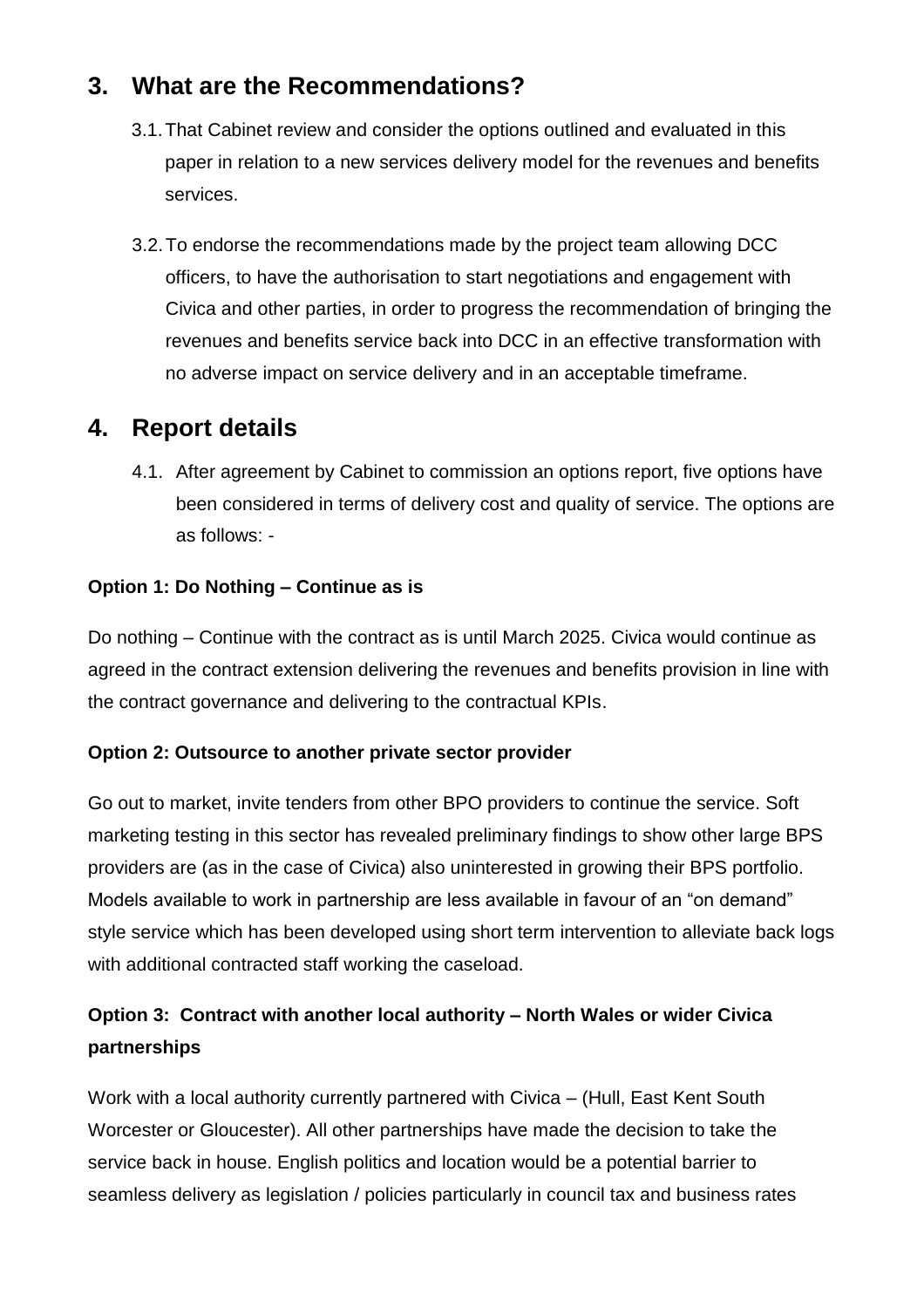could make any collaboration problematic. Alternatively work with another North Wales local authority. Many North Wales authorities could potentially be an option, collaboration has been productive in council services (although not yet in Revenues and Benefits)

### **Option 4: Set up the service as an ADM (Alternative Delivery Model) independent company structure**

After much investigation it was felt an Alternative Delivery model was not a viable option for Revenues and Benefits, this service is currently working to an Agile working model with Russell House in Rhyl offering a base. The service currently has less than 70 FTE. Having looked at the advantages of an ADM these are predominantly around having several locations delivering services enabling savings on NNDR. The set up costs for the current Leisure ADM were circa £350k.

### **Option 5: Transition Revenues and Benefits service back to Denbighshire County Council**

Transition service back to the local authority, existing staff would TUPE back to the authority and be managed in line with DCC policies, the service still access DCC systems and uses DCC hardware to deliver the current service, minimum disruption and potentially significant cost savings are envisaged with this option

#### **4.2. Options Recommendations**

Having considered all options our recommendation is **Option 5: Transition revenues and benefits service back to local authority (DCC).**

The recommendation is best on quality and delivery of service and a reduction in delivery cots.

Also with anticipated increased / continued collaboration with other DCC departments delivering further innovation and cost savings.

**The estimated cost savings are £341,110.**

### **5. How does the decision contribute to the Corporate Priorities?**

5.1. As part of the project planning process, links to the corporate priorities will be identified and highlighted in more detail, currently the strongest link is around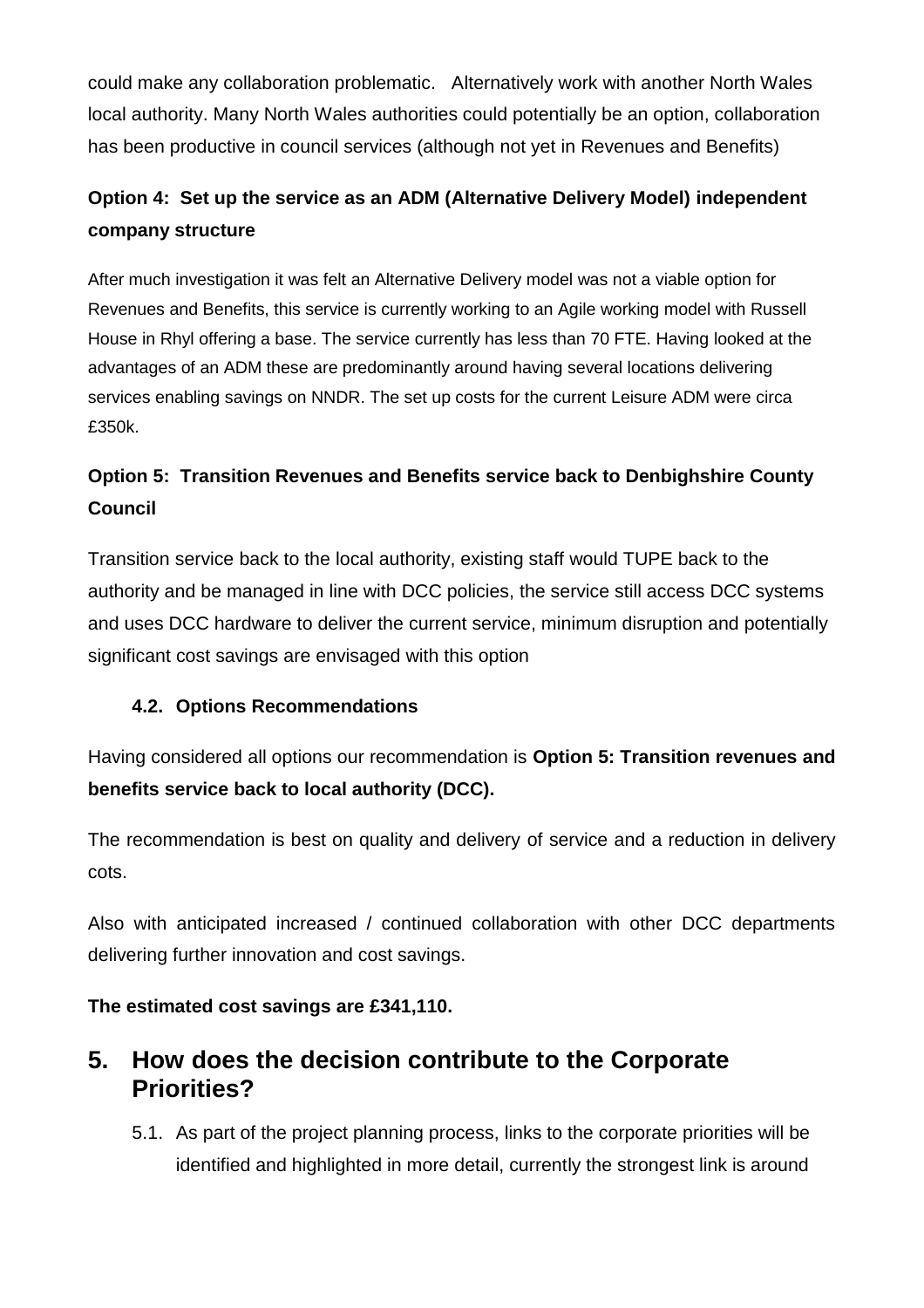'connected communities' and how this service supports and helps local residents.

# **6. What will it cost and how will it affect other services?**

- 6.1. If the services were to be brought back within the council's structure (option 5) it has been estimated that £341,000 saving to the authority may be possible. However, a considerable amount of work is required in order to commit to any savings and the process may also involve some additional one-off costs these costs have been calculated in the options table (Appendix 1)
- 6.2. The delivery of this project would have a requirement for support and resource from across the authority, finance would lead the project with support from a corporate "project support officer", services such as legal, HR, ICT and others to be defined within the project scope. A project board will further define the project and planning process

# **7. What are the main conclusions of the Well-being Impact Assessment?**

7.1. This has not yet been completed and will be carried out as part of the project process.

# **8. What consultations have been carried out with Scrutiny and others?**

- 8.1. No formal consultation has taken place at this stage as Civica did not make a public announcement until Monday 18<sup>th</sup> October and staff were not aware until this point.
- 8.2. Lead member, Leader and Senior DCC officers are aware at this stage.
- 8.3. A paper was presented to cabinet on 1<sup>st</sup> November communicating the proposed changes and recommendations for a further options paper to be presented.

# **9. Chief Finance Officer Statement**

9.1 Initially the news that Civica wished to pull out of the sector was disappointing. The partnership has been working extremely effectively. The service has provided the Council with an excellent service throughout the Covid pandemic